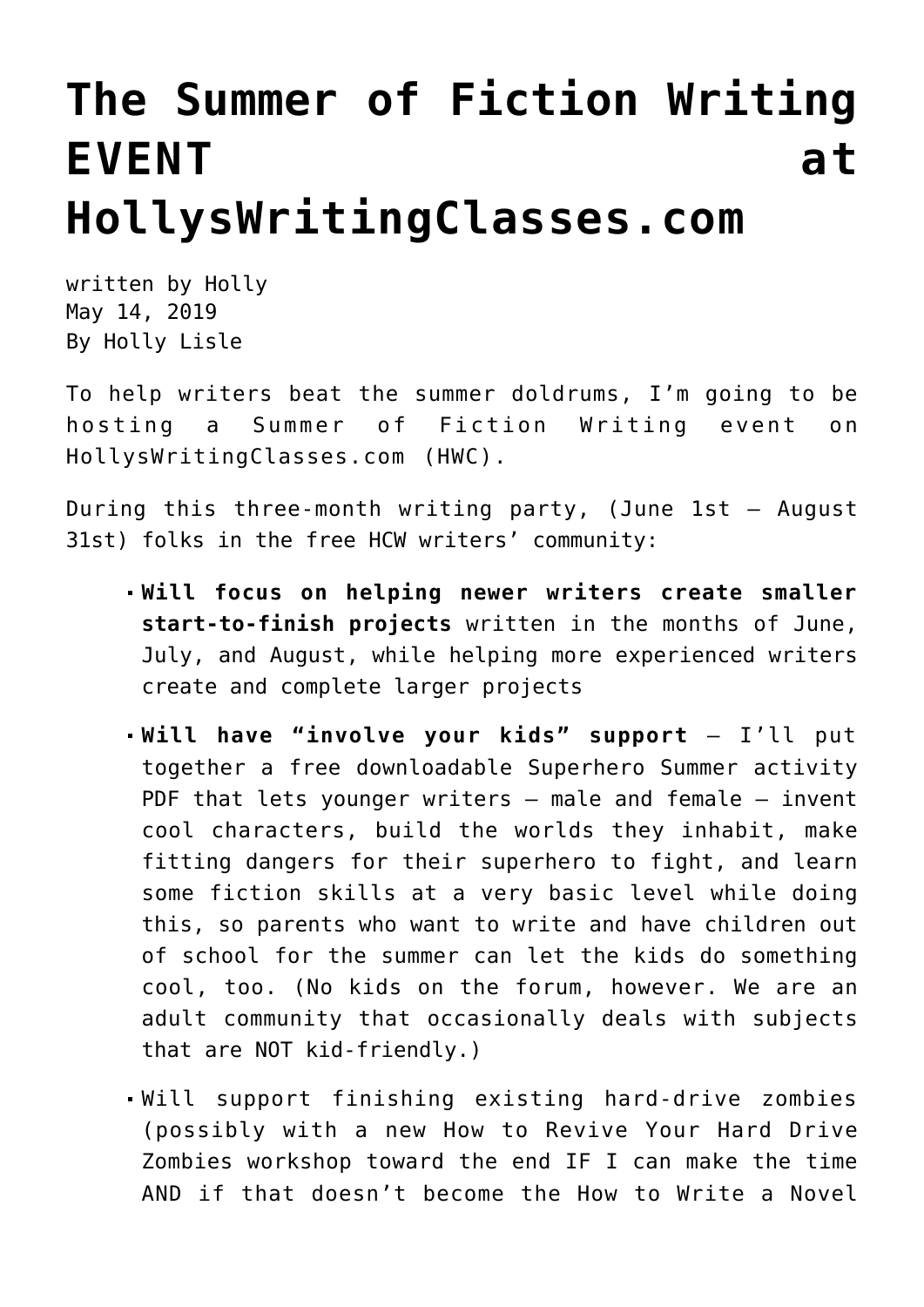class bonus — voting isn't going in that direction at the moment, but it's way too soon to call it)

- Will have **dedicated event threads** in the main discussion board
- **Will focus on helping writers set achievable goals and then achieve them in three months**
- **Will be a free event** with a **limited-time participant signature pip and a blog badge** for everyone who participates, AND **upgraded "Hit My Goal" pip and blog badge** for folks who hit their goals

## **This will be Holly's Writing Classes' first home-grown event.**

This 3-month writing event will let participants use **any of my paid or free classes or workshops**, as well as any of the free PDF workshops I have here on my personal site.

- [How to Write Something Good from a Prompt](https://hollylisle.com/how-to-write-something-good-from-a-prompt/)
- [How to Set Achievable Goals](https://hollylisle.com/how-to-get-there-from-here-the-magic-of-goals/)
- [How to Hone Your Talent](https://hollylisle.com/honing-your-talent-a-workshop/)
- . [How to Design a Character](https://hollylisle.com/the-character-workshop-designing-a-life/)
- [Dialogue Workshop](https://hollylisle.com/dialogue-workshop/)
- [Mapping /Worldbuilding Workshop](https://hollylisle.com/maps-workshop-developing-the-fictional-world-through-mapping/)
- [Scene Creation Workshop](https://hollylisle.com/scene-creation-workshop-writing-scenes-that-move-your-story-forward/)
- [Description Workshop](https://hollylisle.com/the-description-workshop/)
- [Timed Writing Workshop](https://hollylisle.com/timed-writing-workshop-freeing-up-the-subconscious-in-writing/)
- [Visualization Workshop](https://hollylisle.com/visualization-for-writers/)
- [Serendipity Workshop](https://hollylisle.com/lost-on-the-border-at-twilight/)
- [Novel Pre-Writing Workshop](https://hollylisle.com/novel-pre-writing-workshop/)
- [How to Start a Novel](https://hollylisle.com/how-to-start-a-novel/)
- [How to Finish a Novel](https://hollylisle.com/how-to-finish-a-novel/)
- [One-Pass Novel-Revision Workshop](https://hollylisle.com/one-pass-manuscript-revision-from-first-draft-to-last-in-one-cycle/)

All of the workshops above are available as nicely formatted,